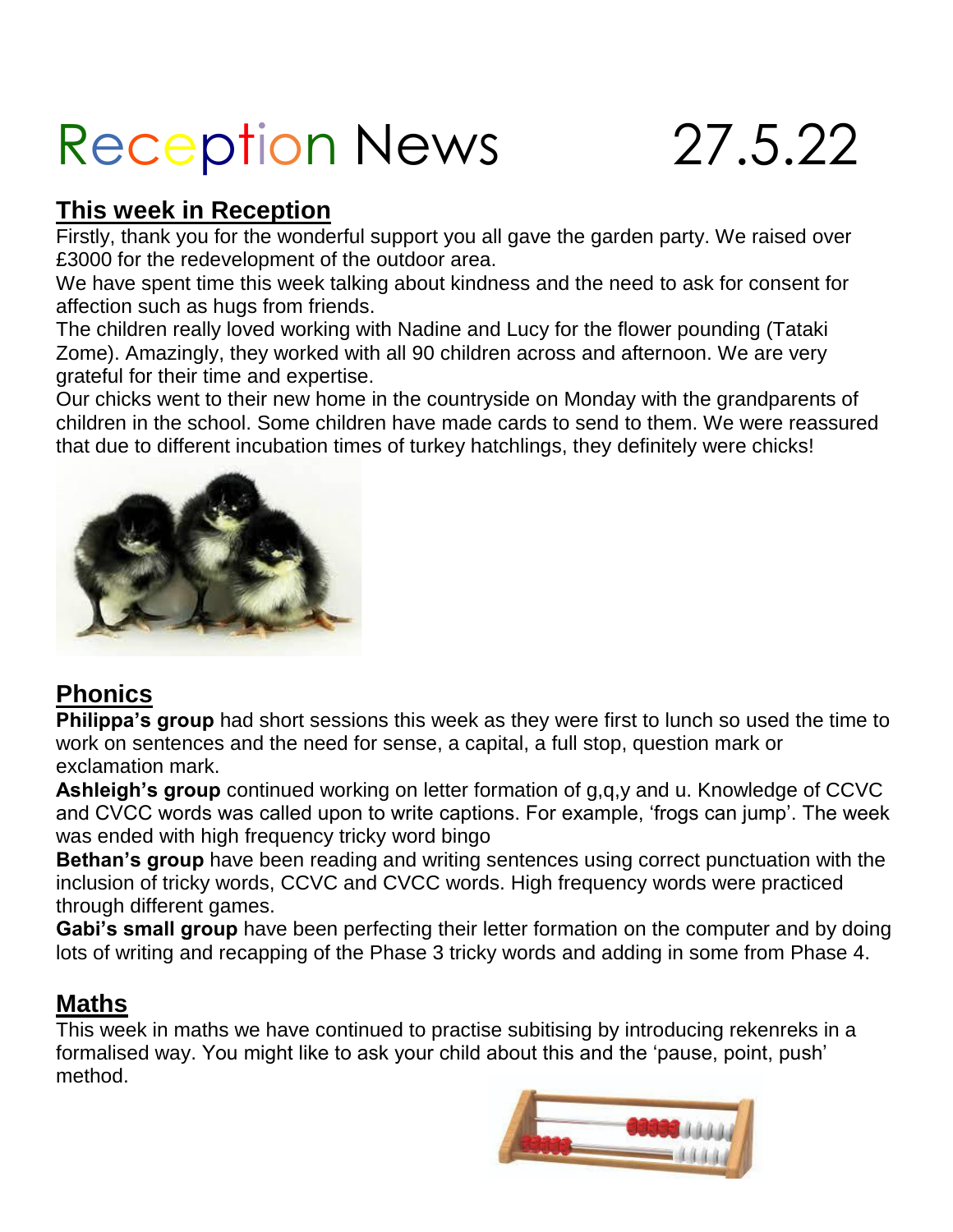We have looked at number tracks **(not** a 100 square type layout) and played dice games that require using a dice with small numbers, so that instead of counting on the number of jumps, the children had to say the next numbers along the track. Eg) if you are on number 4 and roll a 2 you would say, 5,6.



#### **Q&A session:**

Thank you to those of you who attended this week's Q&A session. We have attached a summary of the questions submitted and our answers to those at the end of this letter. We hope that we were able to allay some of your concerns and that you feel reassured that the mixing of the classes will have a positive outcome for all children.

### **Advice on how to discuss the transition into Year 1 with your child:**

As we discussed at the Q&A session, much of our focus next term will be around preparing children for the transition into their new classes. We believe it is best not to go into the reasons for the split but focus on what they will actually experience in Year 1. At school we will be talking to the children about how exciting being in a new class will be, whilst also addressing any anxieties children may have. To reinforce this at your home you could:

- Explain that your child will still get to see friends from their current class (play times, phonics groups, communal year 1 outdoor area used daily)
- Tell your child that they will be able to keep old friendships but have even more friends through meeting new people
- Possibly organise playdates with new classmates outside of school
- Reassure your child that they will get to see their new classroom and the Year 1 areas several times before making the transition in September
	- o For any children who are particularly anxious or have additional needs, they will be able to visit their new classroom as much as is needed before September
- Let your child know that current Reception teachers will be available to welcome all children into their new classes on their first day of Year 1 and be present all morning

#### **Reminders and requests:**

**INSET day**: Friday 24<sup>th</sup> June (school closed to children, including WRAP) **Sports Day: 13<sup>th</sup> July** 

| <b>Mayow picnic trip:</b> | Tigers - Monday 18 <sup>th</sup> July   |
|---------------------------|-----------------------------------------|
|                           | Lions - Tuesday 19 <sup>th</sup> July   |
|                           | Bears – Wednesday 20 <sup>th</sup> July |

**Summer BBQ: Friday 8th July End of term:** Thursday 21<sup>st</sup> July

We are starting to plan our end of year art installation/exhibition and would love to receive *helpful donations* from parents: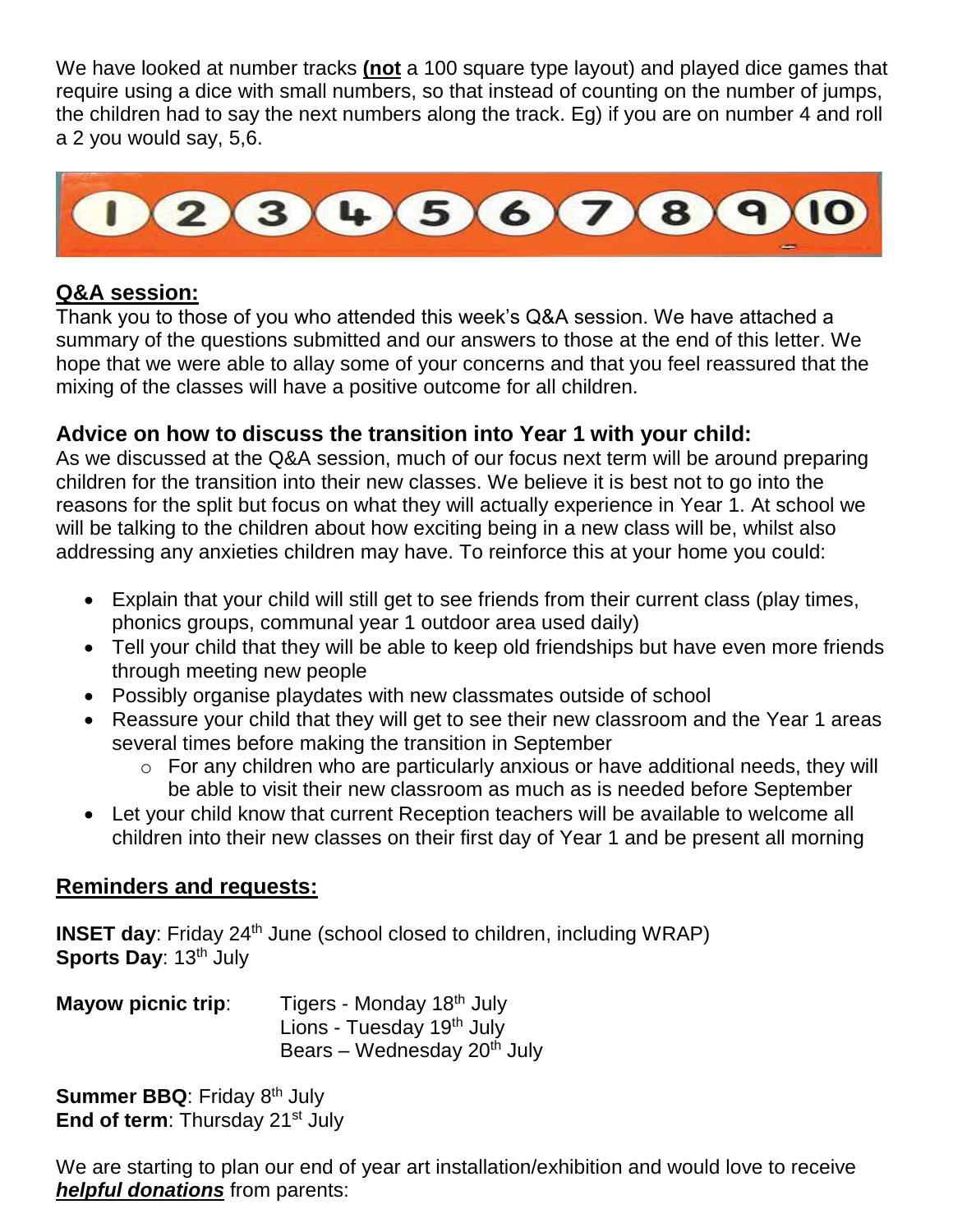- 1 item of bright coloured old clothing (to use as a backdrop for our art displays)
- Old fabric (e.g. bed sheets, calico, scrap material) for sewing
- Buttons
- Sweet wrappers
- Tetrapaks
- Green plastic bottles (small or large)
- 2l plastic bottles (such as empty cola bottles etc.)
- Plastic bottle lids
- Recycled umbrellas
- Herb cuttings
- Small plastic plant pots
- Plastic/wooden cutlery
- Garden canes

#### **Volunteers:**

Volunteers are now welcomed back into school. In order to fulfil safety requirements, please could you go to the website; parents- correspondence- volunteer application form and fill in a form emailing it back to [info@kilmorie.lewisham.sch.uk](mailto:info@kilmorie.lewisham.sch.uk) for attention of Kate. Please make clear the year group you would like to help in (we hope it might be Reception!).

#### Best wishes,

The Reception Team

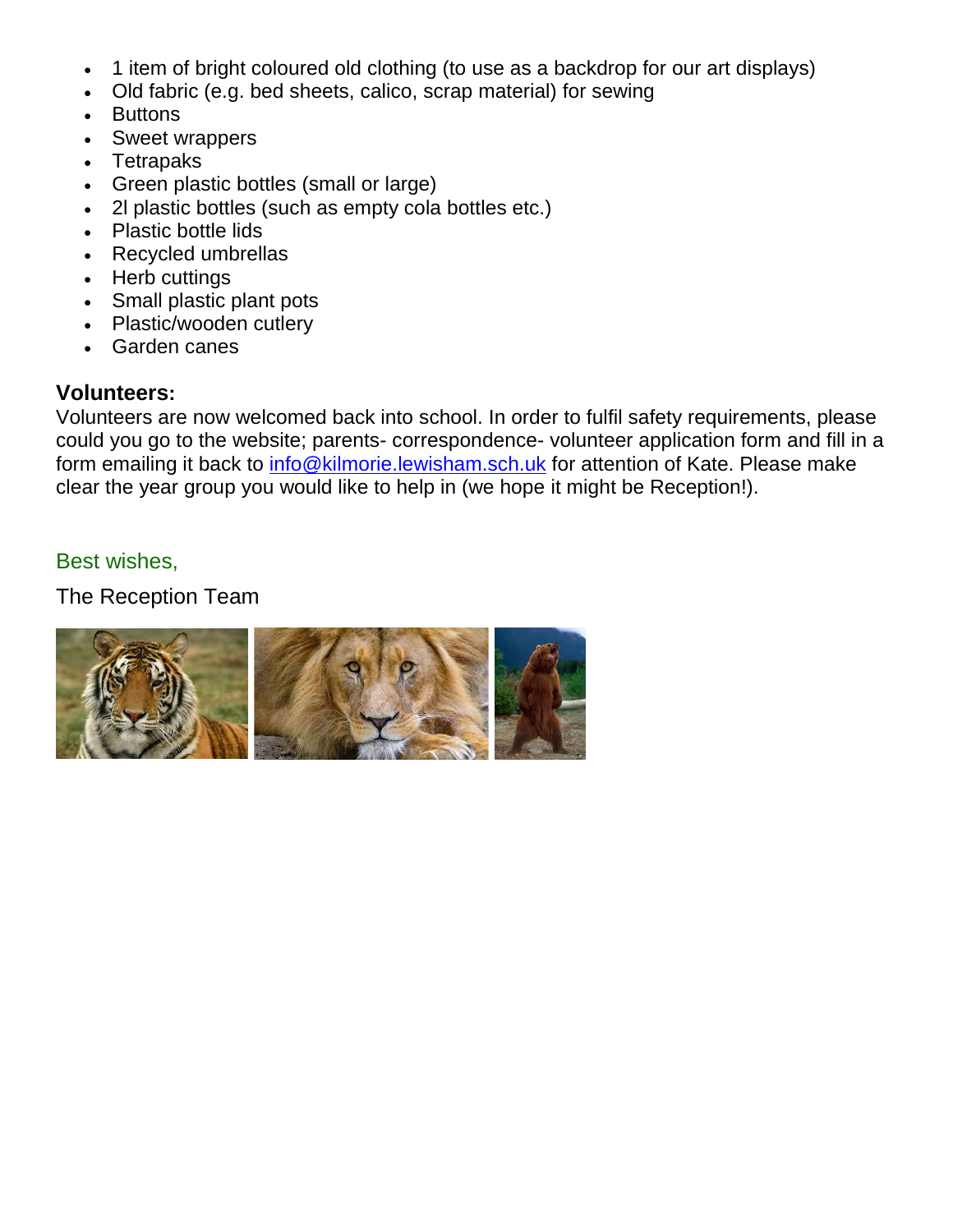# Reception Parents Q and A Session Tuesday 24th May

These are the questions sent in by Reception parents, we have tried our best to answer these fully.

#### **Given that Kilmorie has rarely (or ever?) mixed classes, were the school governors informed of the proposals to do this?**

The Governors were fully aware of the disparity of need in the year group and fully support the Senior Leadership Team's operational decisions that support the quality of teaching and learning.

#### **What other options were looked at to avoid disruption to all 90 Reception children?**

We tried to remedy within classes by having additional adults. We have sought in-house advise from SENCO and SLT and external via the outreach inclusion services. We believe this will not harm any children and will benefit the significant majority.

#### **If other options were considered why were they dismissed?**

All classes are full. It was looked into if one or two children could move but this in itself seemed unfair (Would you feel comfortable if your child was the only one moved?) and in order to support balance, it became clear more than one or two moves were needed.

#### **Why has Kilmorie never floated the idea that mixing of classes may be a possibility?**

Classes have been moved around before, although not for a while as there has not been the need. It is clear and strongly felt by all practitioners, that the whole year group needs to be mixed to ensure the success of all children. Going forward we will ensure all new parents are aware this may be a possibility.

#### **Why was a short consultation period not considered on the broad concept of mixing classes?**

This is a decision that can only be made by the school and the school alone. Taking 90 parents individual concerns and preferences is not possible. We take friendship requests and comments at the beginning of the Reception year as we are unfamiliar with the children and only have a narrow view of them i.e. name, date of birth, address provided by Lewisham. At this point of the year we now know the children very well and feel well placed to make decisions. Of course, we know parents are the experts of their child as individuals but school staff are the experts in class dynamics and in understanding how best to manage them as a group.

#### **Will the school do anything differently in future as a result of parental feedback?**

Yes, when new children start there will be clause written in their induction letter that states staff will reflect at this point in the year (Summer 1) as to whether classes should move forward as they are or be reorganised and reviewed where deemed necessary.

#### **Will Julie be holding face-to-face or online events for parents in future to talk about her broad plans for the school and what broad issues she is looking at, with opportunities for questions?**

Julie's broad plans are to ensure that all children can access quality first teaching which is why she is addressing the current imbalance in Reception. It is also important she has time to observe and get to know her community, addressing any immediate concerns. Julie is open in her leadership style and works closely with the governors around priorities. It is hoped that as society continues to open up, more and more face to face and in school parental involvement can be planned.

#### **How does the school plan to open up meaningful and constructive dialogue with parents in the future?**

We believe this is strength of the school. In Reception alone there are always opportunities to communicate with the class teacher in person, in reading journals, via email and when your child is 'child of the week'. As well as termly parent meetings, a stay and play at the beginning of the year, curriculum meeting, home visits and parent drop-ins to look at your child's books. All of the above is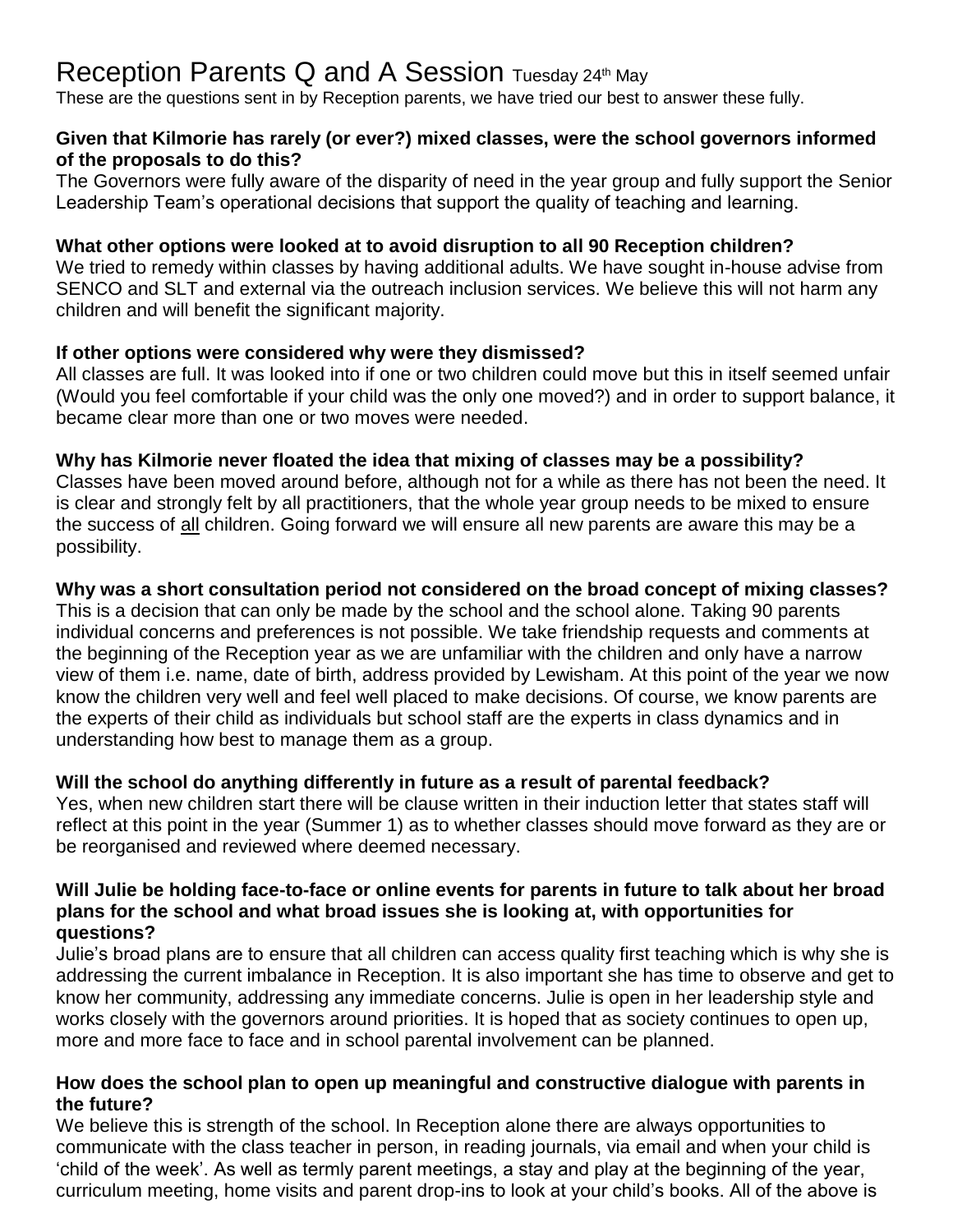to keep parents involved and have a good understanding of what's happening in the year. This was not a decision involving dialogue, as it was something that had to be made by the educational practitioners that work with your children every day.

#### **How will transitions be handled?**

It has already started. We have always thought it was important to start transition early to ensure children feel secure in the change and have many opportunities to discuss it. As previously done, children will receive a booklet with photos of their new environment, visit it in person (this will be done more this year) and meet their new teacher in several ways. Additionally, they will have the chance to spend time as a new class group during phonic sessions in the last few weeks of term. We have also ensured that their current teacher is available across the three classes on their first day of Year 1 to support them on their first morning.

#### **Questions that as a school you could have asked parents:**

**1) to give a list of friends you would like your child to stay with from their existing class 2) to name any friends that your child currently has with children in the other classes** We did not need to do this as we observe the children at school all the time and know which friendships the children have and who they play and learn with best. We understand that children have additional friends e.g. clubs, old friends, parental friendships, play date friends that may not be dominant in the class. However, this decision was not based solely on friendships but on promoting as much equality in all its forms across all three classes. The Reception team worked together to make sure it was as fair as possible to all children.

#### **Why has this not been communicated with the parents?**

This was communicated to parents via a letter, which we felt was important to go out now so you had a chance to talk with us before half term. Then in the last half term we could focus on transition, ensuring this is done smoothly and with your support. Some schools do this at the end of the school year, but we felt this would not be supportive.

#### **Has this been talked about for some time?**

We have had concerns about the year group for some time, this is not unusual and these will often resolve themselves as children settle. However, this year, possibly due to Covid, more children have continued to need support in different ways e.g. socially, SEND, emotionally etc. This decision to mix the classes was conveyed to you as soon as logistically possible once the decision had been made.

#### **Why does the school think that breaking up a group of 5 year olds who have bonded with one another is a good idea?**

First and foremost, this is about supporting all children to have a successful and accessible educational journey at Kilmorie school. By doing this we are balancing the classes personally, emotionally and academically giving all an equal opportunity of a good education to all children. Children are resilient and happily make friends at this age. Our children are used to mixing all the time for phonics, free flow and playtime. In Year 1 they will continue to build on their existing bonds and new ones as again they have the chance to mix in phonics, free flow and at playtimes. We know some children will find change difficult but we will support them. These skills are part of our Kilmorie qualities as resilience is a life skill.

#### **Could you please elaborate on the reasons behind this decision? In particular, examples of the imbalances, issues/concerns that teaching staff had in the current set up and what wasn't working that the re-mixing is hopefully going to address.**

Some examples of imbalances:

Personalities don't support each other behaviourally, high level of SEND needs that means other children are not always able to access learning e.g. not getting enough challenge or able to regularly talk to an adult, workload of teachers